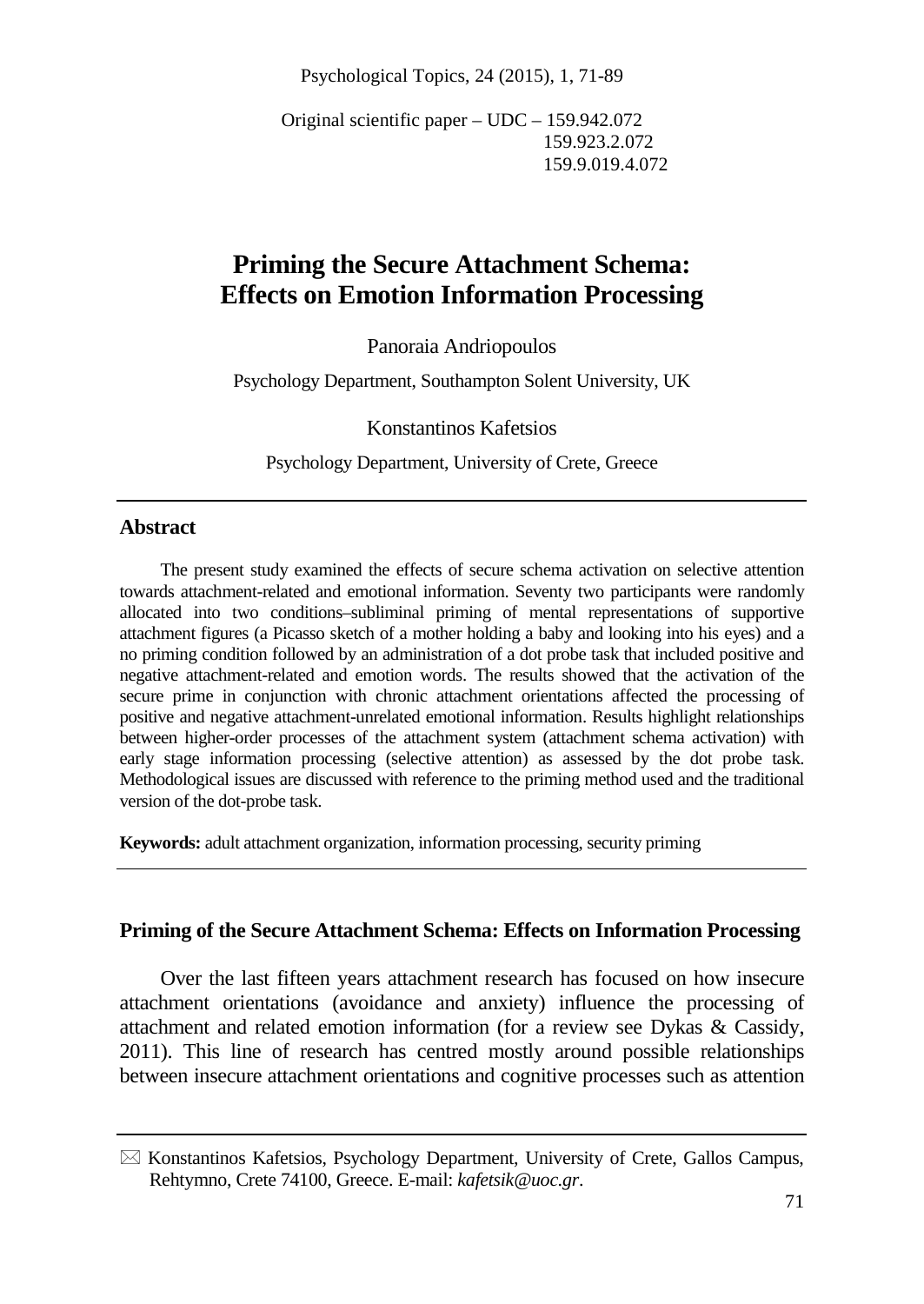and information retrieval. Yet, research on the protective mechanisms surrounding the attachment working model is limited. If one is to draw conclusions regarding the consequences of attachment organization and information processing, it is important to understand secure individuals' protective mechanisms. The present study therefore examined how the activation of the secure schema affects selective attention towards attachment-related and/or broader emotional information.

## **The Secure Base Schema**

The *secure base* constitutes one of the basic notions of Bowlby's attachment theory (Bowlby, 1973). According to this concept, interactions with an available and responsive attachment figure early in life result in the formation of a secure base, especially in stressful situations. The infant experiences a *sense of security* (Sroufe & Waters,  $1977$ ) – a sense that the world is safe and the attachment figures are available in times of need – and consequently the infant is able to explore the environment with curiosity and confidence (Mikulincer & Shaver, 2007a). Bowlby theorised that the positive interactions with an attachment figure are internalised as secure working models concerning the self and others. These working models involve both declarative knowledge (the self is special and valued and deserves beneficial care from relationship partners, Mikulincer & Shaver, 2004) and procedural knowledge about distress management which becomes organized around a relational secure-base script (Mikulincer & Shaver, 2007b). The secure script consists of conditional propositions such as: "If I encounter an obstacle and/or I become distressed, I can approach a relationship partner for help". When this script is activated it serves as a guide regulating adaptively both cognitive and emotional processes responsible for coping with distress and overall negative feelings (Mikulincer, Shaver, Sapir-Lavid, & Avihoo-Kanza, 2009).

Over the last decades a number of studies have examined correlates of the secure base schema in adult life (Mikulincer & Shaver, 2001). These studies, have been mostly based on self-report measures of adult attachment, and have provided evidence in support of Bowlby's (1969) claims concerning the beneficial effects of secure attachment (e.g., Mikulincer & Shaver, 2001). For example, in comparison to their insecure counterparts, secure individuals experience lower levels of physical arousal under stressful situations (Mikulincer & Florian, 1998), seek proximity as a strategy to combat distress (Fraley  $\&$  Shaver, 1998), have more positive expectations from their partners and interpret their behaviour more positively (Collins, 1996), have a more positive self-image (Bartholomew & Horrowitz, 1991), and have more flexible cognitive structures that can easily encompass new information (Mikulincer, 1997). When faced with situations that trigger negative feelings, secure individuals employ functional coping strategies such as problem solving, planning and reattribution; they attempt to put negative events into a more realistic perspective and mobilise support from people with extra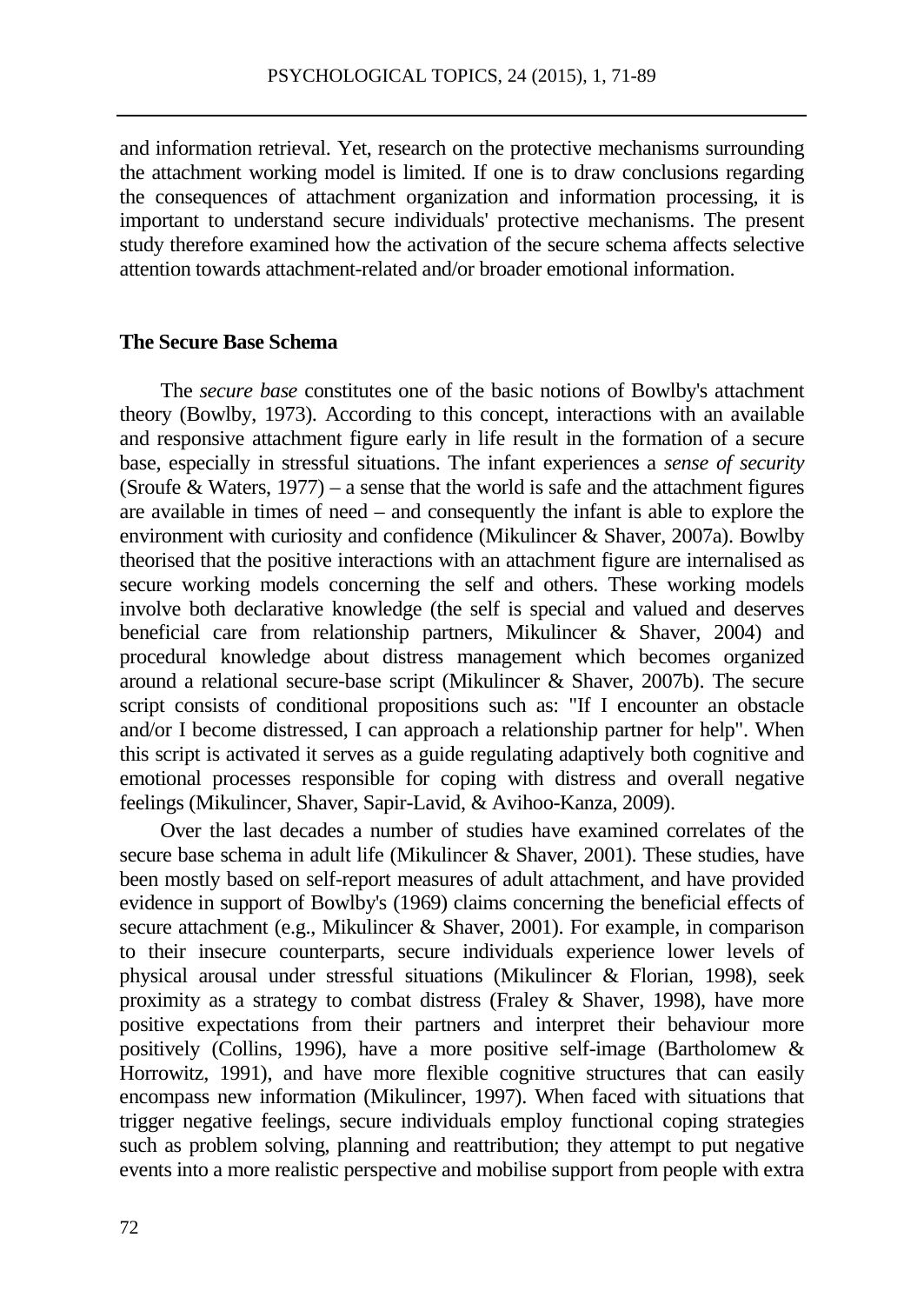resources. Additionally, secure adults maintain self-soothing abilities and can focus their attention on more constructive alternatives instead of ruminating and catastrophizing (Mikulincer & Shaver, 2007a).

## **Activation of the Secure Base Schema**

Even though the sense of a secure base is formed in infancy through interactions with the primary attachment figures, Bowlby (1988) believed that also interactions with a significant other in adulthood can influence a person's beliefs regarding the availability, responsiveness, and support from others (Mikulincer & Shaver, 2001). In that sense, working models integrate influences from attachment figures other than the primary ones (e.g., romantic partners). Such influences can be considered as distinct representational models that are different from the dispositional (or global) attachment orientations (Gillath, Selcuk, & Shaver, 2008). Moreover, secure and insecure attachment schemas can "co-exist" as persons can hold secure and insecure mental representations at the same time (Baldwin, Keelan, Fehr, Enns, & Koh-Rangarajoo, 1996; Rowe & Carnelley, 2003, 2005).

The cognitive activation of the secure base schema can lead insecure individuals to behave in a manner similar to that of their dispositionally secure counterparts. For example, exposing individuals to the name of a supportive person led to more frequent positive self-evaluations (Baldwin, 1994). Cognitive activation with proximity-related words increased the pursuit of support and decreased the self-depreciation when faced with a stressful situation and these effects concerned both anxious and avoidant participants (Pierce & Lydon, 1998). In a series of studies Mikulincer, Shaver, and colleagues (e.g., Mikulincer, Hirschberger, Nachmias, & Gillath, 2001; Mikulincer & Shaver, 2001) examined the consequences of activating mental representations of supportive attachment figures through a number of techniques (e.g., subliminal presentation of attachment figure availability using a Picasso sketch of a mother holding a baby and looking into his eyes; subliminal presentation of attachment figures' names; guided imagery involving the availability and support from an attachment figure; and visualisation of attachment figures' faces).

These studies showed that subliminal activation of the secure schema had positive effects on reactions to others' needs (Mikulincer, Gillath et al., 2001), reactions to outgroups (Mikulincer & Shaver, 2001), the willingness to self-disclose and seek support (Gillath et al., 2006) and finally, on the mental accessibility of attachment-related goal words (Gillath et al., 2006). In a more recent series of experiments that were carried out in Israel and the US (Mikulincer, Shaver, Gillath, & Nitzberg, 2005) priming attachment security led participants to greater compassion and willingness to help a person in distress even when there was no egoistic reason (empathic joy, no mood relief) for helping. More recent studies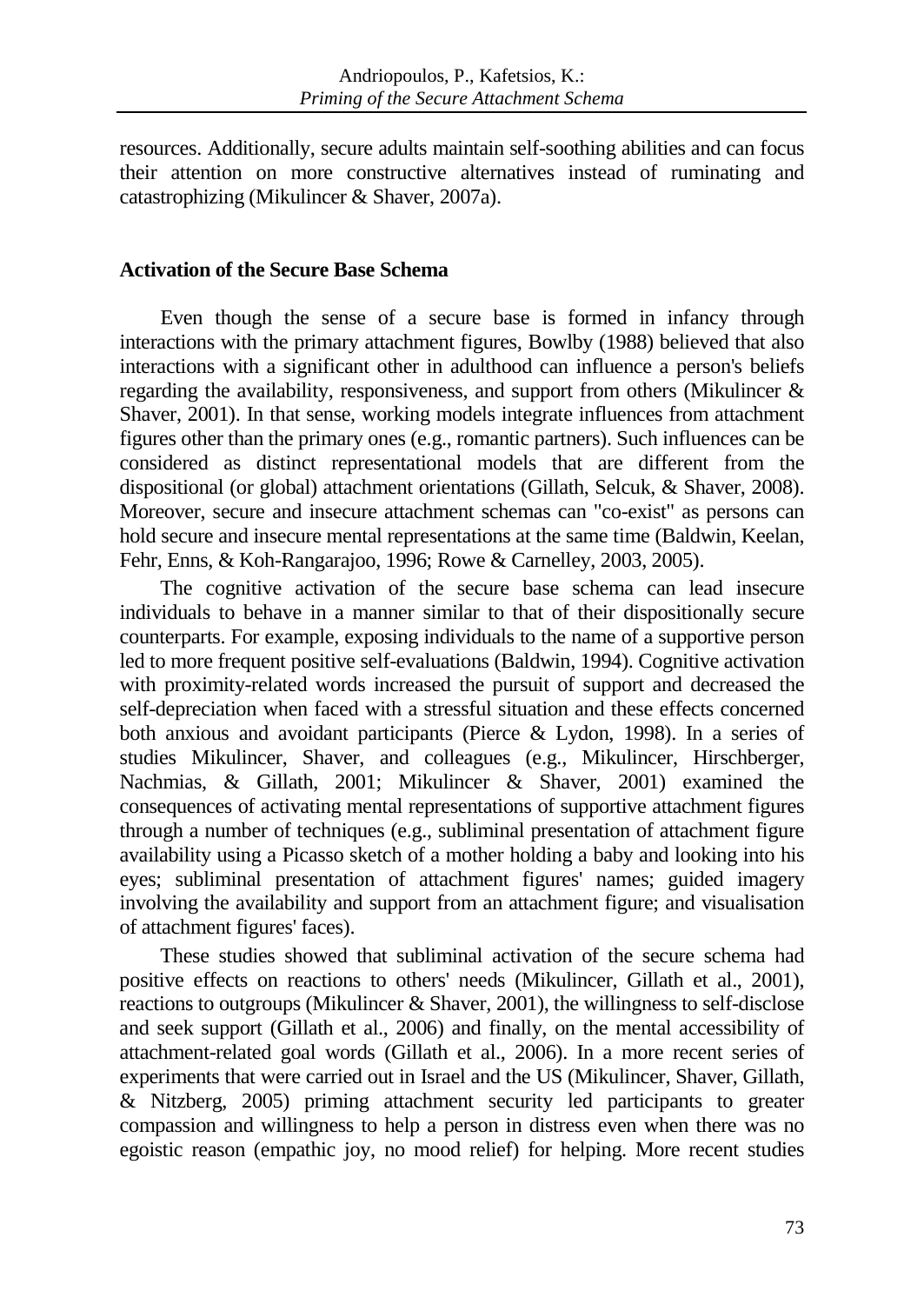have revealed that experimentally boosting attachment security is related to enhanced creative problem solving (Mikulincer, Shaver, & Rom, 2011), increased authenticity, a reduced tendency to lie or cheat (Gillath, Sesko, Shaver, & Chun, 2010) and a reduced tendency to regret for current or past close relationships (Schoemann, Gillath, & Sesko, 2012). Finally, a study by Carnelley and Rowe (2007) investigated whether repeated priming of attachment security had more lasting effects on views of self and relationships. In line with the researchers' hypotheses, participants in the security prime condition reported more positive relationship expectations, more positive self-views and less attachment anxiety. These findings indicate that the repeated priming of security can have long-lasting effects.

#### **The Secure Base Schema and the Processing of Emotional Information**

As discussed above, there is robust evidence for the consequences of secure base schema activation for individual and relational well-being. Yet researchers have not examined the effects of activating secure attachment on information processing. This is a curious neglect, given also increased attention in the effects of adult attachment on the processing of emotional and attachment-related information (e.g., Dewitte, De Houwer, Koster, & Buysse, 2007; Dewitte, Koster, De Houwer, & Buysse, 2007; Mikulincer, Gillath, & Shaver, 2002; Zeijlmans Van Emmichoven, van Ijzendoorn, de Ruiter, & Brosschot, 2003). This line of research has mostly focused on the possible effects chronic insecure working models can have on cognitive processes such as attention and information retrieval of attachment-related information (Edelstein, 2006; Fraley, Garner, & Shaver, 2000).

Attention mechanisms are considered vital for attachment-related differences in the processing of potentially threatening stimuli (Fraley et al., 2000). Research that has used the Emotional Stroop task revealed less interference–suggestive of attentional biases–for positive and negative attachment-related words for avoidant individuals (e.g., Edelstein & Gillath, 2008; Mikulincer, Dolev, & Shaver, 2004) and a tendency of anxious individuals to attend to separation words (Mikulincer et al., 2004). Another study employing the Dot Probe Task (Dewitte, Koster et al., 2007) revealed that both anxious and avoidant individuals turned their attention away from attachment threat words, and in fact this attentional avoidance was best predicted by the interaction between attachment anxiety and avoidance. Notably, there were also reported null-results in a study that examined interference effects for general threat words in the Stroop task as a function of individual differences in adult attachment (Zeijlmans Van Emmichoven et al., 2003). Taken together, these findings on the relationship between chronic attachment orientations and information processing demonstrate a certain level of ambiguity on the extent to which chronic security relates to attention biases towards attachment-related and general emotion information.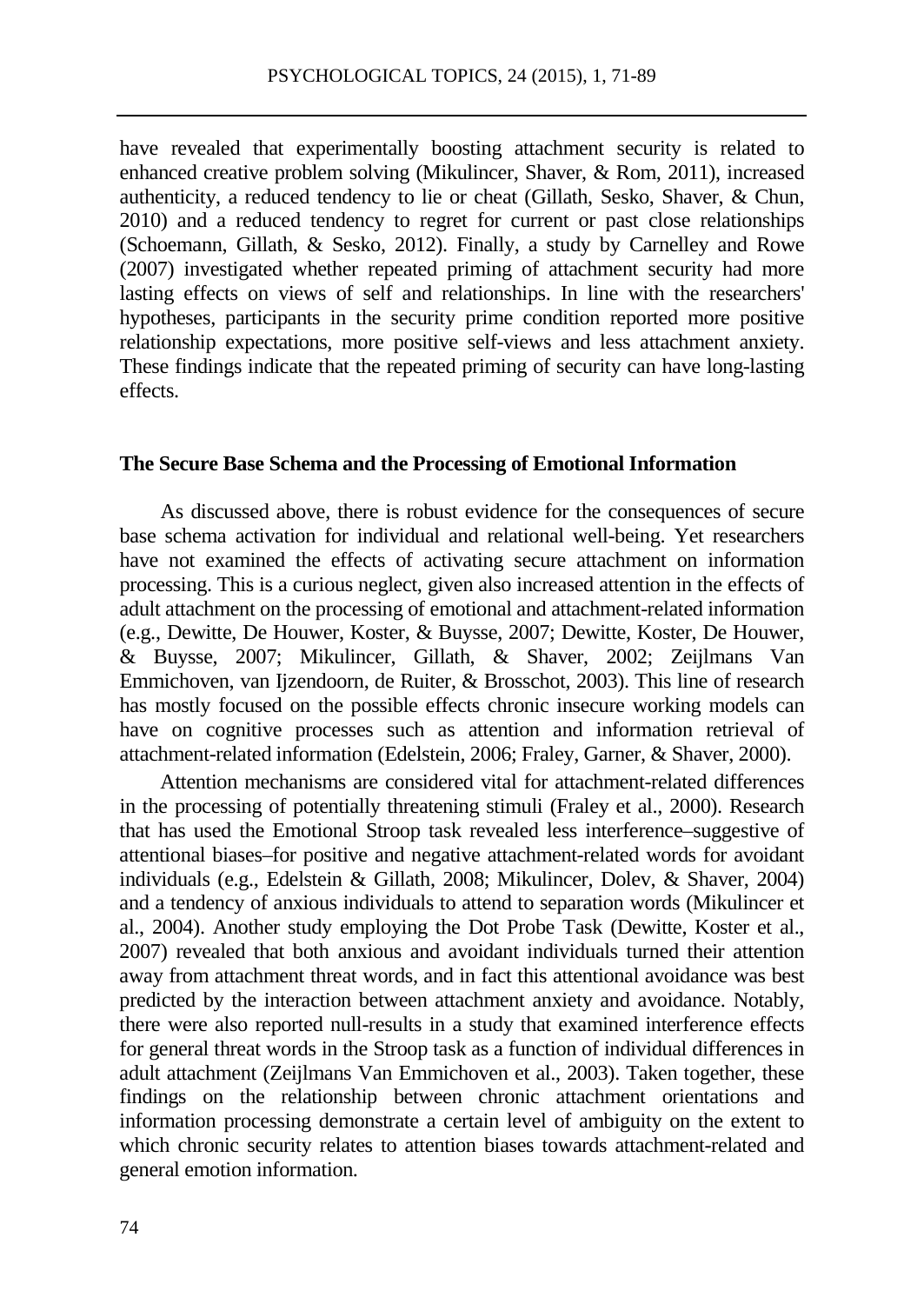To the best of our knowledge there is limited research on how activating attachment security influences attachment-related and emotional information. On the basis of the available evidence one would expect that secure adults, who are characterized by low levels of attachment anxiety and low levels of attachment avoidance, tend to avoid the processing of threatening information. It is equally possible, however, that secure adults can turn their attention towards this kind of information since they are considered to be cognitively "open" even to information that does not align with their motives. Along these lines, it has been shown that secure individuals recognise their feelings accurately, they experience emotions without distortions, and they can communicate them to other people without hesitation since they expect others to respond in a positive way (Mikulincer & Shaver, 2007a). According to Cassidy (1994), the experience of security does not depend on the disavowal or avoidance of negative emotions but rather on the ability to endure them with the final aim to acquire new skills in dealing with threatening situations. Additionally, Zeijlmans Van Emmichoven et al. (2003) found that clinically anxious patients who were securely attached showed greater interference for threatening words in an Emotional Stroop task compared to their insecure counterparts who appeared to ignore or avoid such words. In the light of these findings the researchers concluded that securely-attached patients are more "open" to the processing of threatening information compared to insecurely-attached patients. Finally, it is also plausible that secure persons show no attentional bias whatsoever (see Dewitte, Koster et al., 2007). Therefore, securely-attached individuals may not focus their attention on threatening attachment-related information.

## **The Present Study**

The information processing patterns of insecure attachment are inextricably linked to emotion regulatory processes and psychological adjustment. Consequently, it is important to explore the effects of secure attachment priming on stages of information processing, attention in particular.

The present study aimed to examine the effects of subliminally primed attachment security on attending to emotional and attachment-related information, and explore the possible interaction of this activation with chronic attachment orientations. We utilized a dot-probe task, which is a more reliable assessment of attention biases (MacLeod, Mathews, & Tata, 1986), and included both attachmentrelated and positive and negative (general) emotion stimuli given recent evidence that security priming leads participants to use more positive and less negative emotional words. Moreover, securely primed individuals used more attachment secure words than anxiously primed individuals (Carnelley & Rowe, 2010). These findings suggest that the cognitive activation of security may also activate cognitive structures responsible for positive emotional words and positive attachment-related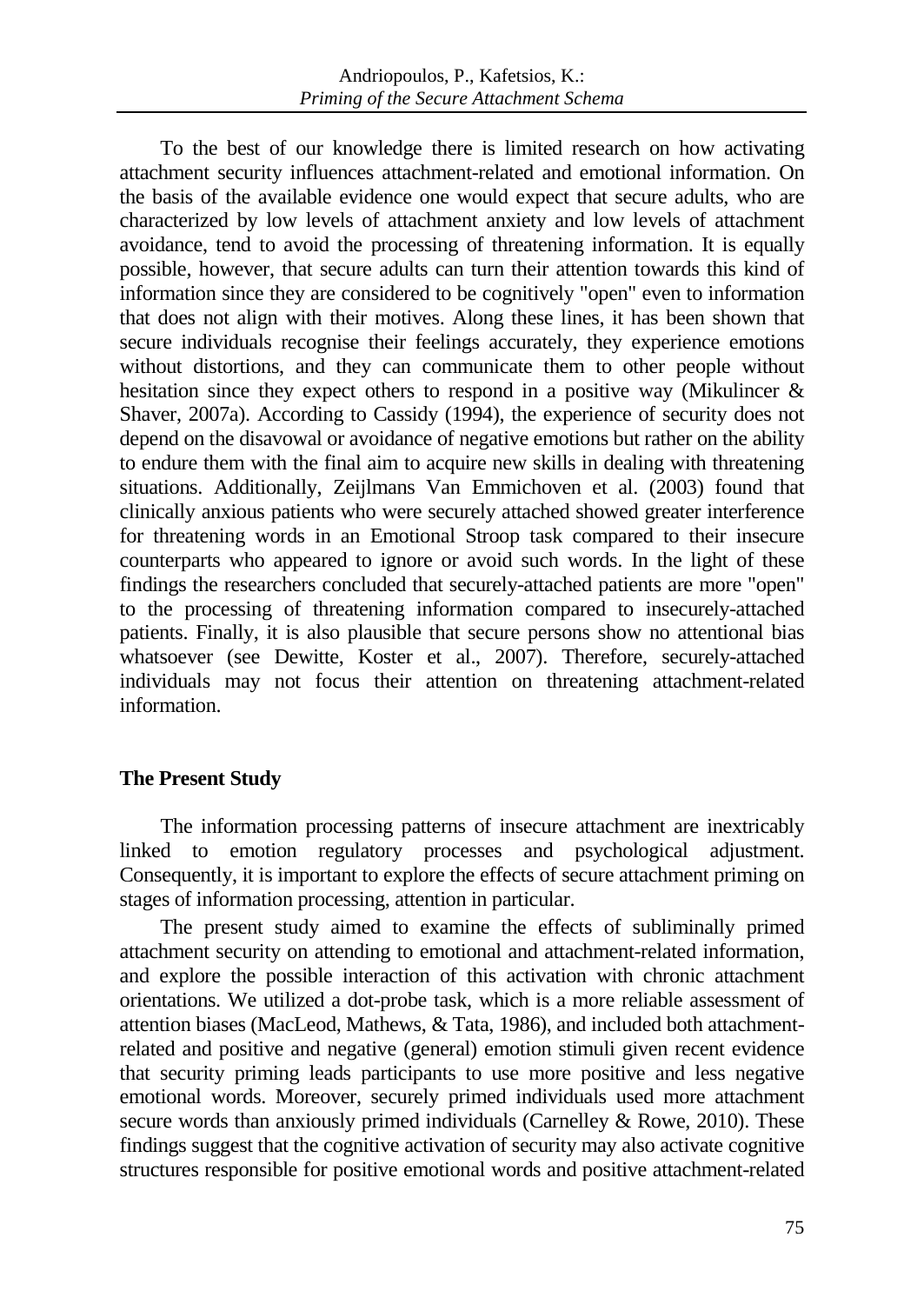words (through spreading activation; Collins & Loftus, 1975). Therefore, we expected that the activation of security will affect the processing of positive attachment and general emotion information through spreading activation (Bower, 1981).

More specifically, taking also into account key associative theories of emotion and recent related evidence (Carnelley & Rowe, 2010) we predicted that individuals in the subliminal security priming condition will turn their attention towards positive attachment-related and emotional words, and away from negative attachment-related and emotional words. However, based on the fact that secure individuals are cognitively "open" even to information unrelated to their goals and motives (Mikulincer & Shaver, 2007a) we could also expect that the activation of security will lead to attentional biases towards negative emotional and attachmentrelated words.

Finally, the research aimed to explore the interaction between chronic and temporarily activated security orientations. In a review of the literature Gillath and colleagues (2008) suggested that security priming has beneficial effects on most study participants regardless of their dispositional attachment orientation. However, there are few studies showing that chronic attachment insecurities moderate the effects of experimentally induced security (e.g., Cassidy, Shaver, Mikulincer, & Lavy, 2009; Schoemann et al., 2012). Given the limited and conflicting available information, we had no specific expectations regarding possible interactions between chronic and temporarily activated security.

## **Method**

#### *Participants*

Seventy-two students (35 females and 36 males; age *M*=20.07, *SD*=2.68) at a large Greek state University participated in the study. Students were enrolled in different courses (speech therapy, nursing, social work), were recruited in class and received credit for their participation.

#### *Instruments*

Global attachment orientation was measured using the *Greek version of the Experiences in Close Relationships Questionnaire revised version* (ECR-R; Tsagarakis, Kafetsios, & Stalikas, 2007). According to this model, security corresponds to low scores on the avoidance and anxiety dimensions. Alphas for the avoidance and anxiety dimensions were .85 and .89, respectively. The two dimensions were significantly correlated  $(r=0.44, p<0.01)$ .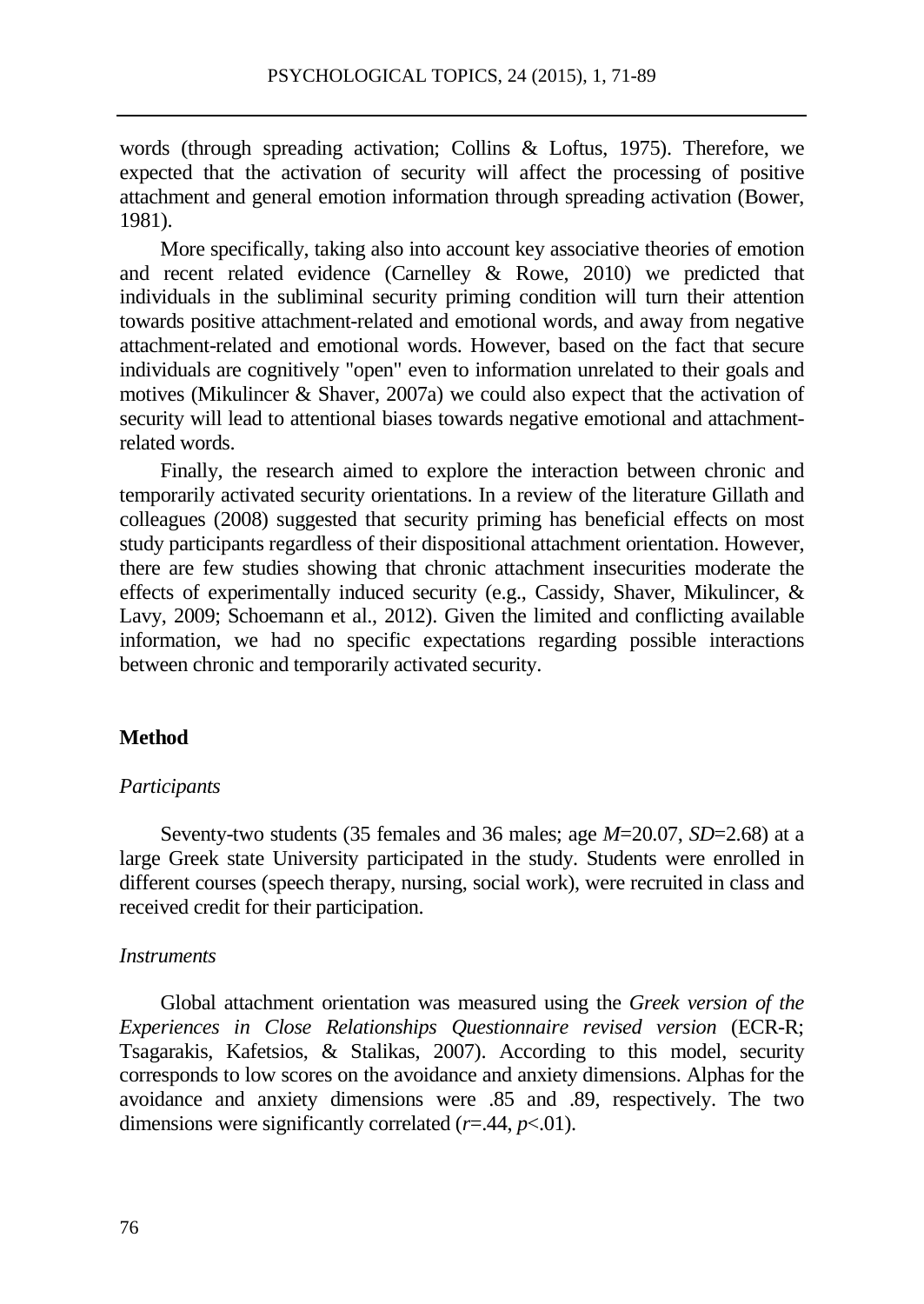Participants also completed the *Positive and Negative Affectivity Schedule* (PANAS-brief scales; Watson, Clark, & Tellegen, 1988). Cronbach's *α* for the positive affect scale was .85 and for the negative affect scale was .86. They also completed the *State Anxiety Inventory* (Spielberger, Girsuch, & Lushene, 1970) which had a Cronbach's *α*=.92.

In the *Dot probe task* (MacLeod et al., 1986), two stimuli, a critical and a neutral stimulus are presented simultaneously at two different spatial locations of the computer screen. In the "critical" trials, one word from each pair is either emotional or attachment-relevant, whereas the other one is neutral. Each pair of words is presented very shortly and when the words disappeared and dot appeared at the location of one of the words. Responding to trials where a probe is presented at the same location as the critical word ("congruent" trial) is compared with responding to trials where a probe is presented at the same location as the noncritical word ("incongruent" trial).

The task begun with a cross at the center of the screen for 1000 ms in order to make sure that participants' attention was turned to the right location. Subsequently, an arrow of #### was presented for 500 ms followed by a subliminal (16.6 ms) presentation of the Picasso's mother-child picture. The control group was not exposed to such a presentation. After the presentation of the *prime* another arrow of ##### was presented for 500 ms. The words were presented at a distance of 5 cm above and 5 cm below the center of the screen. When the pairs of words disappeared from the screen a dot with a diameter of 10 mm was presented in the location of one of the words and remained there until the participant responded. Participants had to indicate the correct location of the dot (the right click of the mouse indicated the upper location, whereas the left indicated the bottom location). The time between the two trials was 2533 ms in the subliminal group, and 2000 ms in the control group. The stimuli for the dot probe task consisted of five word categories: 10 positive attachment related words, 10 negative attachment related words, 10 positive emotional words, 10 negative emotional words, and 40 neutral words (see Appendix 1). Another set of 40 neutral words was used to create a set of 20 neutral pairs.

The words, as well as the dot, appeared as frequently at the upper part of the screen as at the bottom part and the dot replaced the "critical" or the neutral word equally often. Thus, 240 trials were generated and presented in random order. Before the experimental trials, participants were provided with ten trials of neutral words which were not included in the main experiment. Importantly, the neutral words were matched to the "critical" words in terms of word length and frequency of usage in the Greek language (as appeared in the Hellenic National Corpus of the Greek Institute for Language and Speech Processing). Cronbach's alphas for the words in the dot probe task were: positive attachment words  $\alpha = .96$ , negative attachment words  $\alpha = 0.95$ , positive emotion words  $\alpha = 0.96$ , and negative emotion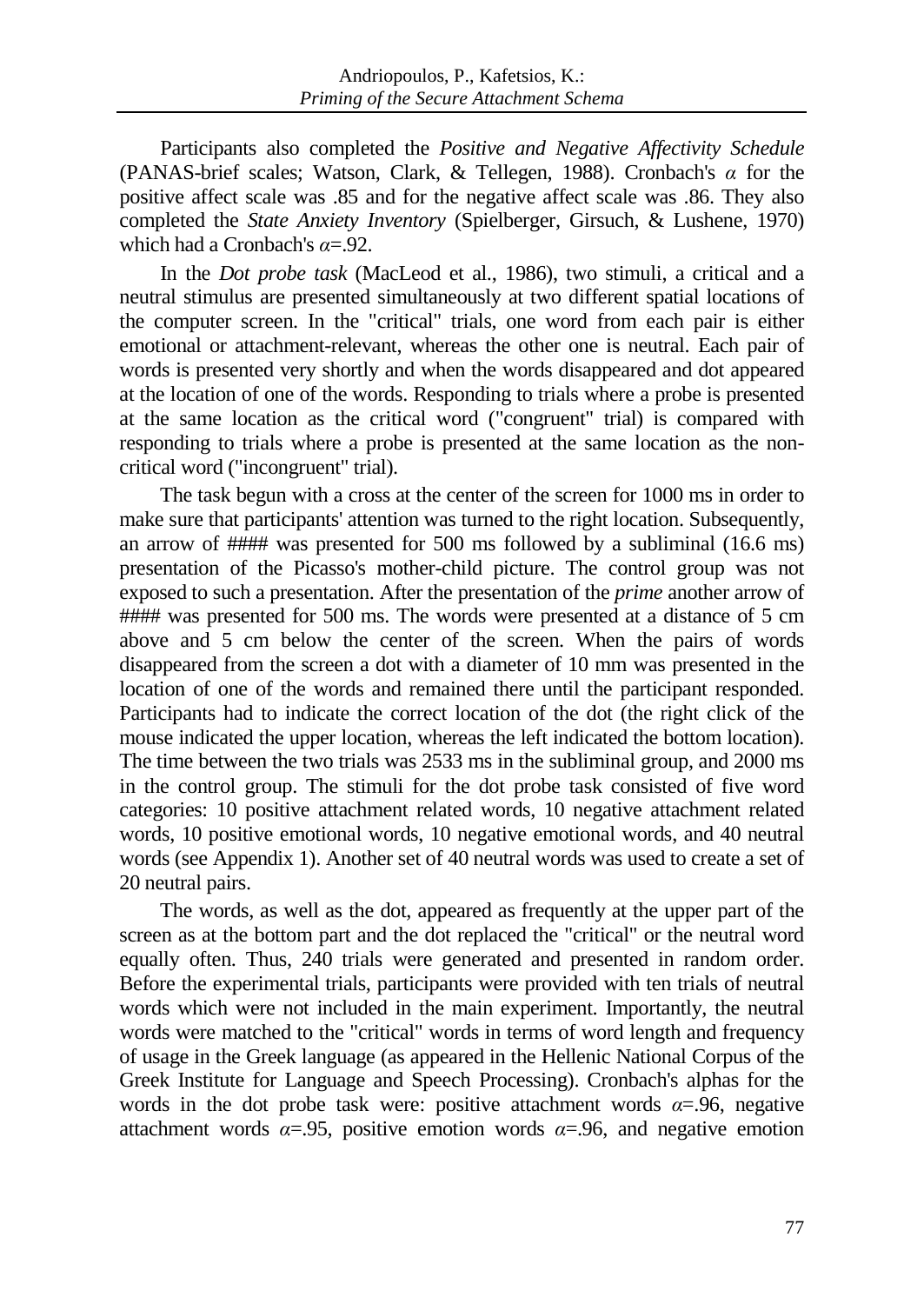words  $\alpha = 97$ . The dot probe task was programmed on DMDX experiment software (Forster & Forster, 2003).

## *Procedure*

The study was completed in two phases, more than a week apart from one another, in the spring of 2010. In the first phase participants completed a battery of questionnaires including the ECR-R. In the second part of the study participants were randomly allocated in one of the two groups (subliminal priming, or control). Prior to the experiment, mood was assessed with the PANAS (Watson et al., 1988). All participants were individually tested on a PC with an SVGA 15 inch color monitor. They were informed that they would perform a dot detection task, and that they should respond to the dot as quickly as possible. They were then administered a practice trial of ten items in order to familiarise with the task and the test trial begun.

#### **Results**

Latencies with errors were removed as well as reaction times greater than 2000 ms or shorter than 200 ms, which were considered as outliers. Additionally, reaction times that were three standard deviations above or below the mean of each trial were also excluded from statistical analyses (the total percentage of trials removed was less than 2%).

## *The Effect of Word Type and Congruency*

A 4 (emotion positive, emotion negative, attachment positive, attachment negative) X 2 (congruent, incongruent) repeated measures analysis of variance was conducted. The analysis revealed no significant main effect or interaction, suggesting that participants did not preferentially allocate their attention to a specific word category (see Table 1).

| Trial type                 | Congruency  | M      | SD     |
|----------------------------|-------------|--------|--------|
| <b>Emotion Positive</b>    | Congruent   | 610.92 | 141.14 |
|                            | Incongruent | 606.62 | 145.92 |
| <b>Emotion Negative</b>    | Congruent   | 607.93 | 141.62 |
|                            | Incongruent | 603.07 | 150.09 |
| <b>Attachment Positive</b> | Congruent   | 615.50 | 153.21 |
|                            | Incongruent | 620.72 | 143.98 |
| <b>Attachment Negative</b> | Congruent   | 613.85 | 151.51 |
|                            | Incongruent | 608.46 | 142.55 |

Table 1. *Mean Reaction Times in ms and Standard Deviations of Target Responses in the Dot Probe Task, as a Function of Trial Type and Congruency*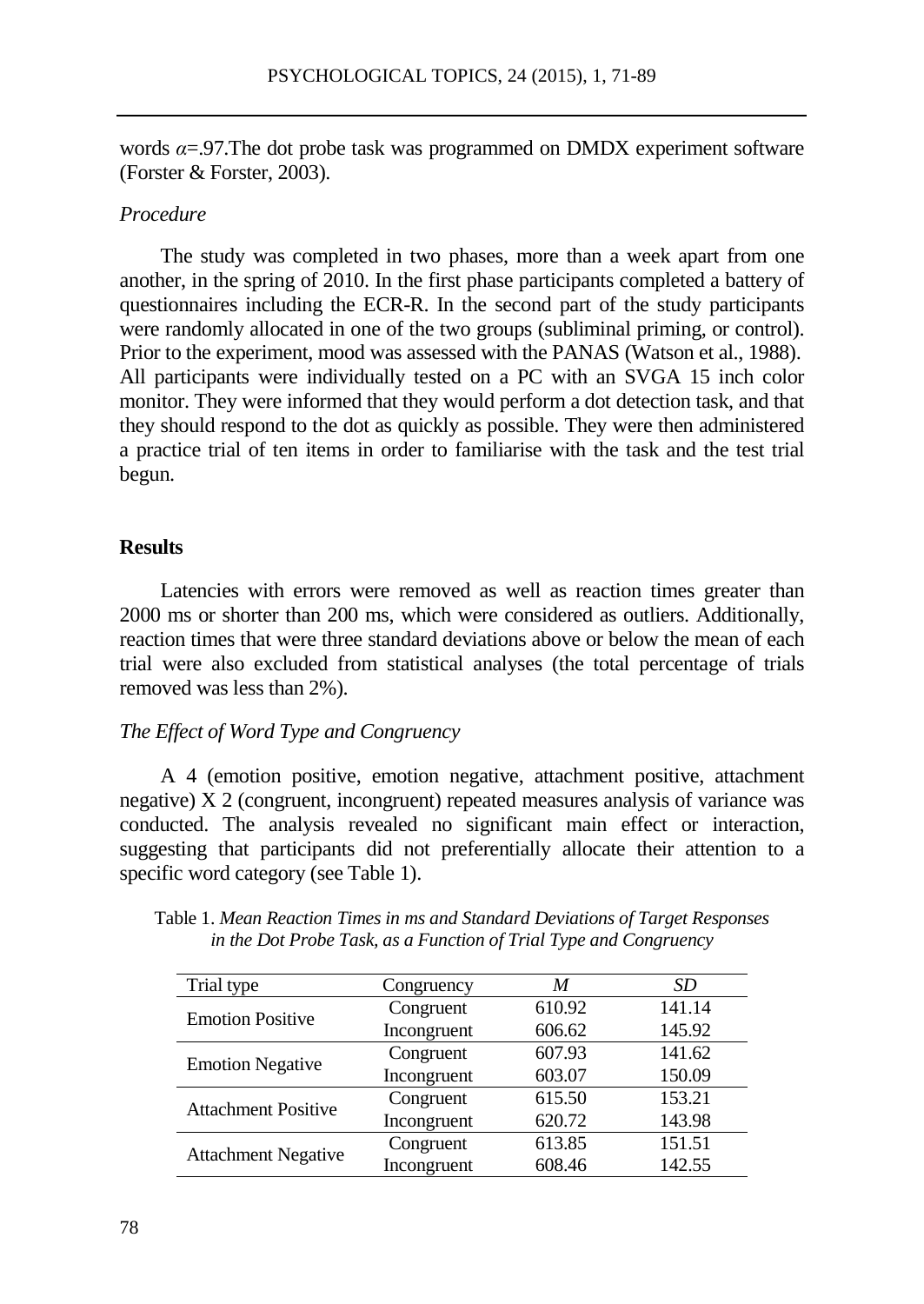## *Attachment Orientations and Priming Effects*

To investigate the relationship between attachment avoidance and anxiety (both low/high, using median split procedures) and selective attention, an index of attention was calculated. For each word type, vigilance–avoidance scores were calculated by subtracting the average detection time on congruent trials from the average detection time on incongruent trials (Dewitte, Koster et al., 2007; Mogg, Millar, & Bradley, 2000). A positive value for this index indicates vigilance (faster reaction times to probes following attachment or emotionally relevant words compared to probes following neutral words), zero indicates no attentional bias, and a negative score indicates avoidance (slower reaction times to probes following attachment or emotionally relevant words compared to probes following neutral words).

In order to assess the influence of attachment orientations and priming method on attention, a series of 2 (priming group: subliminal/control), by 2 (anxiety: low/high), by 2 (avoidance: low/high) ANOVAs were conducted for each word category (emotion positive, emotion negative, attachment positive and attachment negative).

Results from these analyses revealed no significant main effects or interactions regarding attachment negative or attachment positive word stimuli (see Table 2). However, for the *emotion positive words* there was a significant interaction among group, anxiety, and avoidance  $F(1,64)=9.58$ ,  $p<.05$ ,  $\eta_p^2=0.86$ . This interaction remained significant even after controlling for positive and negative affect (as well as relationship status and duration, life satisfaction, state anxiety). Simple Effects analyses revealed that low anxious/low avoidant (secure) participants in the priming condition (*M*=-23.38, *SD*=35.13) turned their attention away from the emotion positive words in comparison with low anxious/low avoidant participants in the control condition (*Μ*=18.97, *SD*=45.72), *p*<.05. In addition, high anxious/low avoidant (anxious) participants in the priming condition turned their attention towards the emotion positive words (*M*=15.59, *SD*=41.76) compared to high anxious/low avoidant participants in the control condition (*Μ*=-35.50, *SD*=43.49), *p*<.05 (see Table 2 and Figure 1).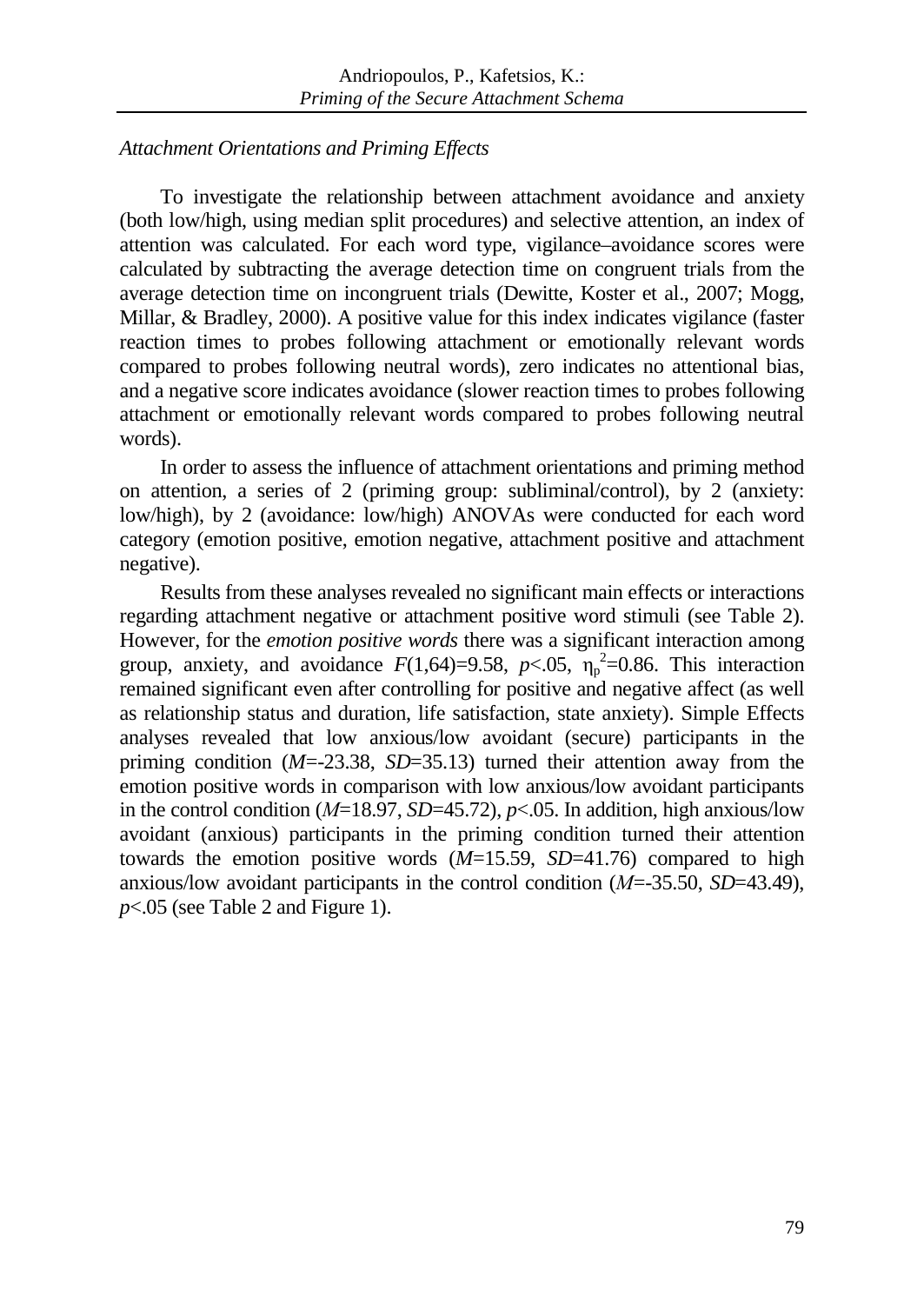| $\frac{26.40}{10.18} \begin{bmatrix} 26.22 & 51.82 \\ 5.67 & -37.71 \end{bmatrix} \frac{52.02}{22.07} \frac{44.52}{6.73} \begin{bmatrix} 32.14 & 53.52 \\ 5.47 & 16.19 \end{bmatrix} \begin{bmatrix} 35.44 & 36.43 \\ 14.01 & 49.89 \\ 7.71 \end{bmatrix} \begin{bmatrix} 35.13 & 41.76 \\ 18.97^\circ \end{bmatrix} \begin{bmatrix} 25.1^\circ \\ -29.19^\$<br>High Low High Low High Low High Low High Low High   Low High   Low High  <br>26.40 26.22 51.82 52.02 44.52 32.14 53.52 35.44 36.43 14.01<br>4.44 1.58 -1.00 -17.11 24.98 -16.35 -3.96<br>High<br>Att. Positive<br>Άση | High<br>Att. Negative                                                         |
|---------------------------------------------------------------------------------------------------------------------------------------------------------------------------------------------------------------------------------------------------------------------------------------------------------------------------------------------------------------------------------------------------------------------------------------------------------------------------------------------------------------------------------------------------------------------------------------|-------------------------------------------------------------------------------|
|                                                                                                                                                                                                                                                                                                                                                                                                                                                                                                                                                                                       | 32.89 57.85 75.45 30.64 52.34 37.45 81.16 36.00 36.41 23.26 47.80 45.72 43.49 |

Table 2. Means and Standard Deviations (in Parentheses) of the Vigilance-Avoidance Index (Attention Bias) Table 2. *Means and Standard Deviations (in Parentheses) of the Vigilance-Avoidance Index (Attention Bias)*  of the Dot Probe Task as a Function of the Interaction Among Group, Avoidance and Anxiety *of the Dot Probe Task as a Function of the Interaction Among Group, Avoidance and Anxiety* Note. Means with differing letters in their subscripts within different word types are significantly different (when the same letter appears in two or more subscripts, then the means do not differ significantly) *Note*. Means with differing letters in their subscripts within different word types are significantly different (when the same letter appears in two or more subscripts, then the means do not differ significantly)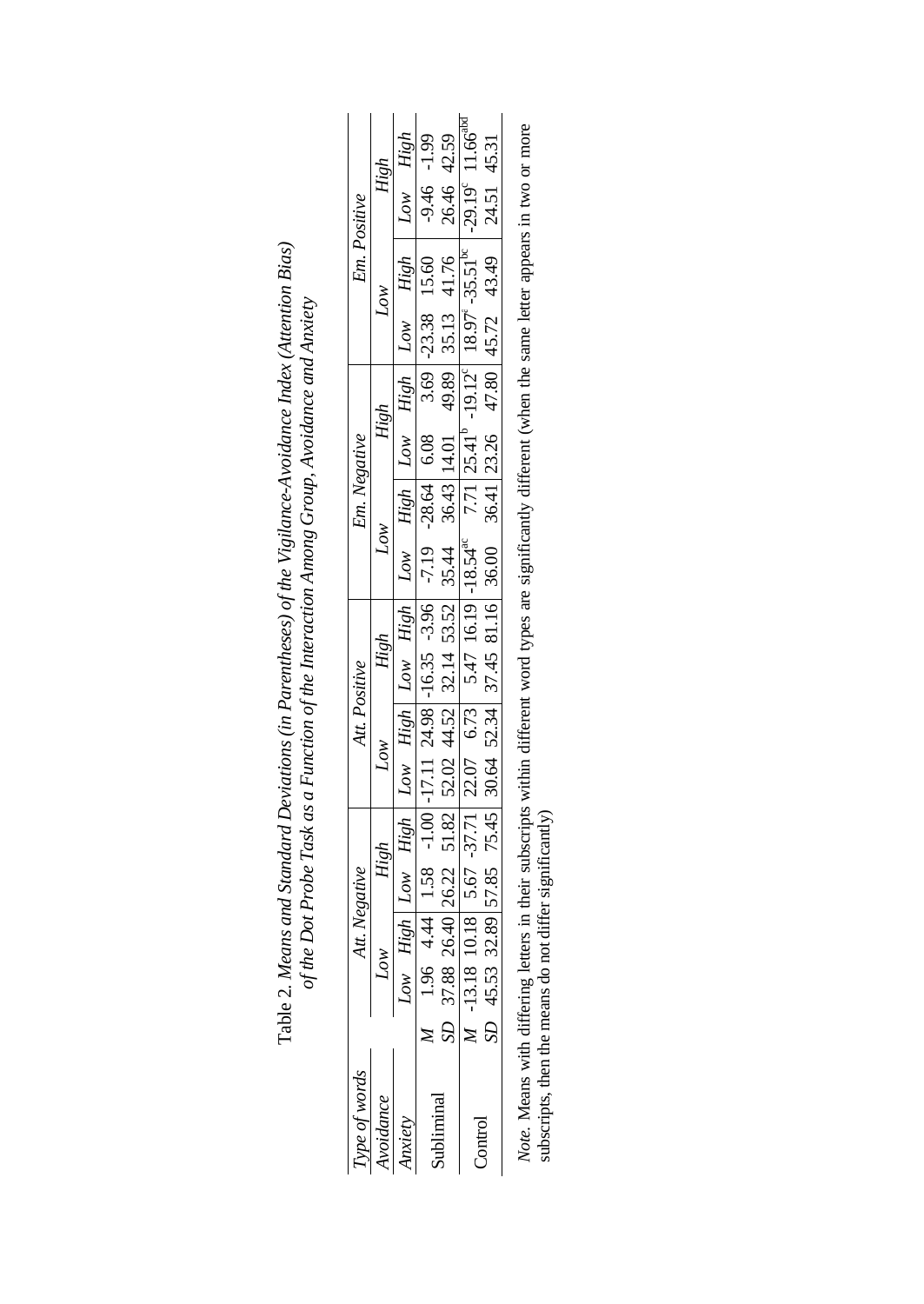



There were also differences within the groups. Thus, low anxious/low avoidant participants (*M*=-23.38, *SD*=35.13) in the subliminal group turned their attention away from the emotion positive words compared to low avoidant/high anxious adults  $(M=15.59, SD=41.76)$ ,  $p<.05$  in the same condition. In the control group, low anxious/low avoidant participants (*M*=18.97, *SD*=45.72) turned their attention towards emotion positive words in comparison with high anxious/low avoidant participants (*M*=-35.51, *SD*=43.49) and low anxious/high avoidant (avoidant) participants  $(M=-29.19, SD=24.51)$ ,  $p<.05$  and  $p<.01$  respectively. Finally, high anxious/high avoidant adults (fearful) (*M*=11.67, *SD*=45.31) turned their attention towards emotion positive words compared to low anxious/high avoidant participants (*M*=-29.19, *SD*=24.51), *p*<.05 and high anxious/low avoidant participants (*M*=-35.51, *SD*=43.49), *p*<.05.

Another three way ANOVA, concerning the *emotion negative words*, revealed a significant interaction among priming group, anxiety and avoidance  $F(1,64)=5.03$ ,  $p<.05$ ,  $\eta_p^2=0.60$ . This interaction remained significant even when relationship status, relationship duration, life satisfaction, state anxiety and affectivity prior to the experiment (positive and negative) were used as covariates. There were no significant differences between the two experimental conditions, but there were differences within the groups.

Simple Effects analyses revealed that high avoidant/low anxious individuals in the control group (*M*=25.41, *SD*=23.26) responded significantly faster to (turned their attention towards) the *emotion negative* words than high avoidant/high anxious individuals in the same group  $(M=-19.12, SD=47.80)$ ,  $p<.05$ . Moreover,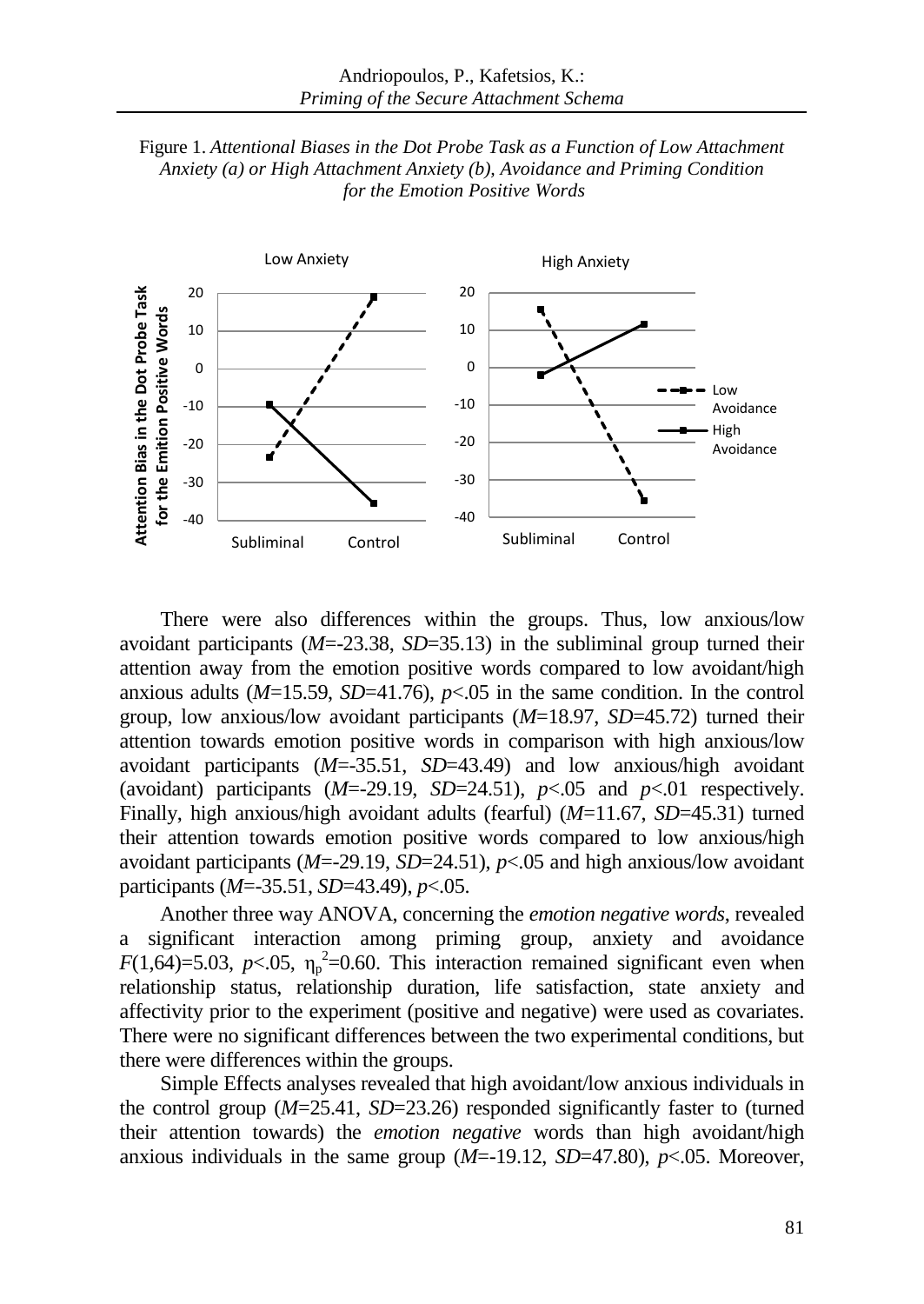high avoidant/low anxious participants in the control group (*M*=25.41, *SD*=23.26) responded significantly faster to the *emotion negative* words than low avoidant/low anxious participants in the same group  $(M=18.54, SD=36.00)$ ,  $p<.05$  (see Table 2) and Figure 2).

Figure 2. *Attentional Biases in the Dot Probe Task as a Function of Low Attachment Anxiety (a) or High Attachment Anxiety (b), Avoidance and Priming Condition for the Emotion Negative Words*



#### **Discussion**

The current study investigated the effects of secure attachment activation on the processing (allocation of attention) of attachment-related and general emotional information. The results showed that priming attachment security interacted with chronic attachment orientations to affect the processing of positive (attachmentunrelated) information. Specifically, it was found that participants with chronic secure attachment in the subliminal security priming condition turned their attention away from positive emotional words compared to secure individuals in the control condition (had slower reaction times to probes following emotion positive words compared to probes following neutral words). Interestingly, participants higher in chronic anxiety in the secure priming condition turned their attention towards positive emotional words.

Notably, the patterns of information processing for the secure and anxious individuals were reversed depending on the experimental condition. Thus, when security was activated, dispositionally secure adults turned their attention away from emotional positive information while anxious adults turned their attention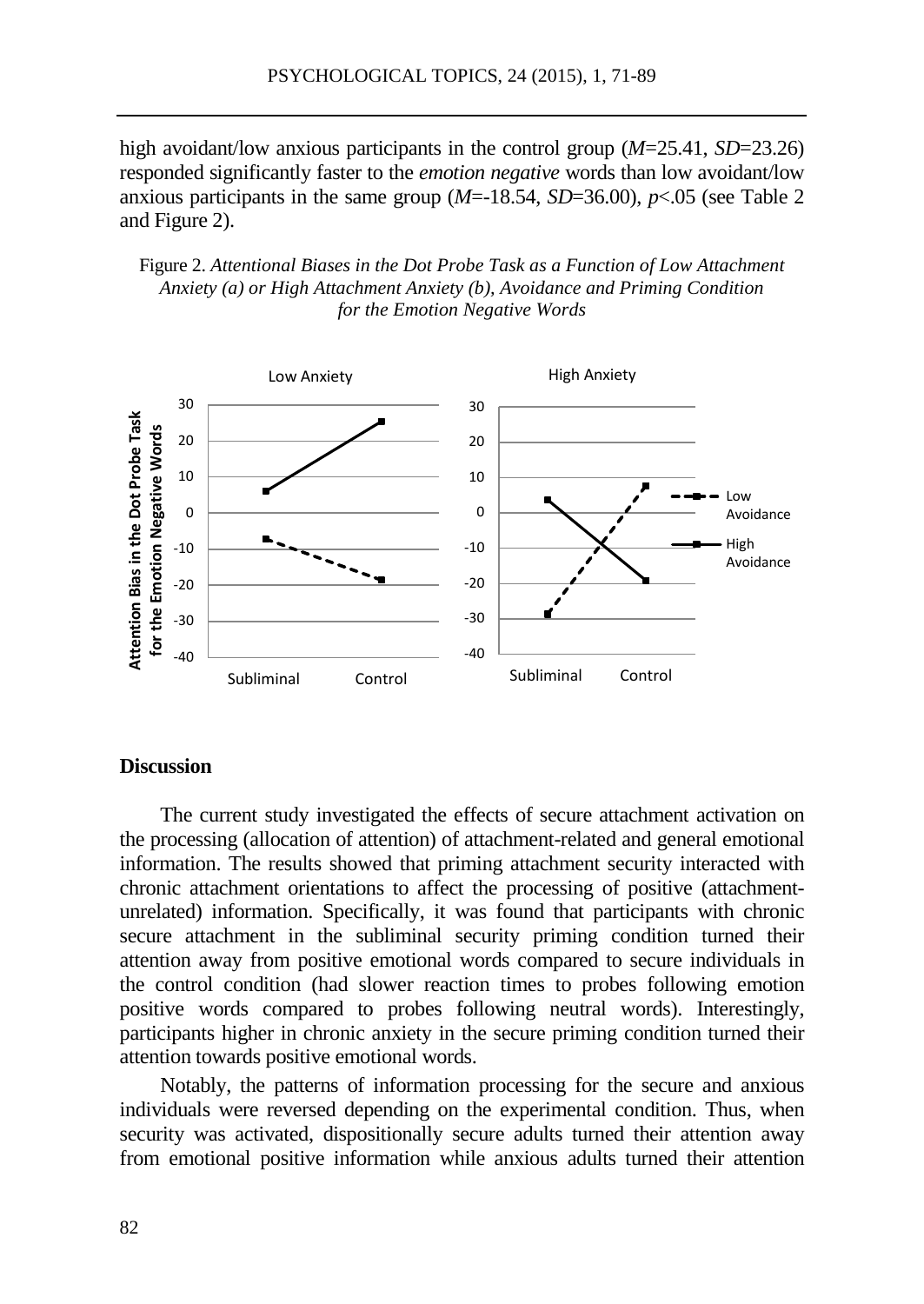towards such information, whereas in the control condition secure individuals turned their attention towards emotional positive information whereas anxious individuals turn their attention away from such information. Surprisingly, there were no findings concerning attachment-related positive or negative words. These findings cannot be attributed to participants' mood or anxiety, since positive and negative affect and state anxiety were controlled.

The results suggest that priming the secure attachment schema has implications for the processing of general emotion information in line with related research (Carnelley & Rowe, 2010) and key associative network theories (Bower, 1981). Importantly, the results demonstrated an interaction between chronic and temporary activated attachment orientation on information processing. In a review of the literature on repeated secure priming Gillath and colleagues (2008) express their reservations as to whether the effects of attachment priming are independent of dispositional attachment insecurities; this suggestion is based on a study (Mikulincer et al., 2002) that showed a clear interaction between dispositional attachment style and the subliminal activation of the attachment system (realized with the word "abandonment"). Accordingly, there are recent studies depicting interactions between dispositional attachment style and experimentally induced security which affect the way individuals deal with painful emotions (Cassidy et al., 2009) and feelings of regret associated with past mistakes (Schoemann et al., 2012).

Interestingly, there was no evidence of security priming influence on information processing irrespective of dispositional attachment anxiety and avoidance, as expected. This part of the findings were not in line with our hypotheses suggesting that the subliminal activation of attachment security may deliver the beneficial effects on emotional and attachment-related information processing regardless of variations in chronic attachment insecurities. Given that the emotion regulatory consequences of raising security activation (e.g., Shaver, Mikulincer, Lavy, & Cassidy, 2009) are attained mostly through cognitive processes we could expect that priming the secure base schema should have effects on emotional information processing. However, this was not the case. It is possible that the priming method employed in this study (subliminal activation) may not have been salient enough to fully activate attachment security. Subliminal activation has been questioned on methodological grounds (Mayer & Merckelbach, 1999). Yet, several studies have employed this method successfully (see Mikulincer & Shaver, 2007b). Future studies can use manipulation checks, such as physiological measures (e.g., skin conductance, heart rate etc.) or self-report measures to ensure that the subliminal presentation of a painting depicting attachment security activates effectively the secure base schema. Additionally, future research could employ supraliminal priming methods.

In the present study we found interactions between secure priming and insecure orientations but these interactions were evident only for the emotional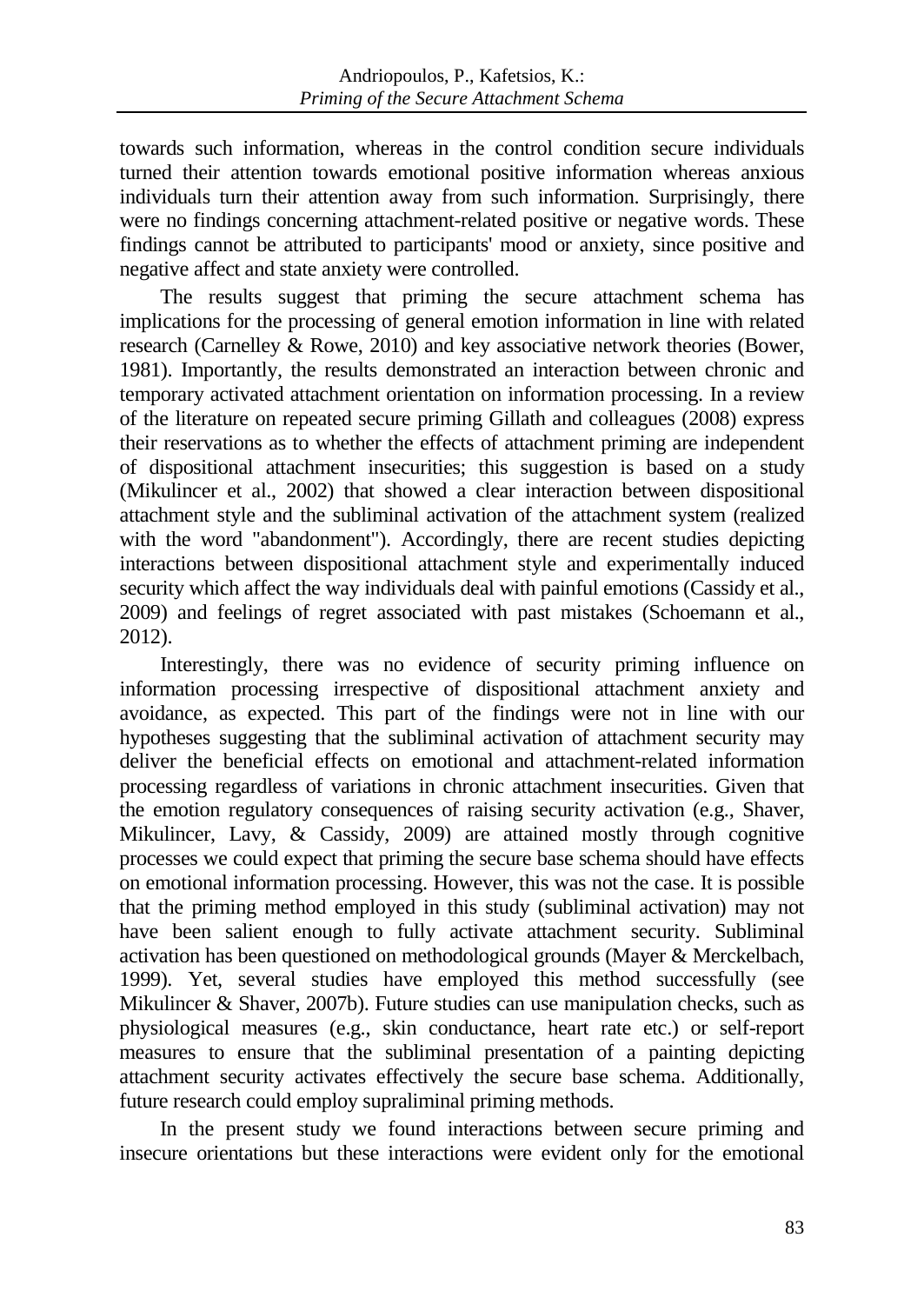words. This part of the unexpected findings of the current study could be associated with the traditional version of the dot probe task that assesses only one snapshot of attention meaning where attention is allocated when the dot appears. This manipulation allows no insight into whether attention is allocated before or after the measured snapshot (Cooper & Langton, 2006). Based on this line of reasoning it is quite possible that the effects of attachment style on attention are evident at different time-frames depending on both attachment style and type of stimuli (e.g., it is possible that biases for positive words appear at different time-frames than biases for negative words). Cooper and Langton (2006) studied selective attention towards threatening words in the general population and revealed that the initial deployment of attention occurs much earlier than 500 ms and that at 100 ms the pattern of deployment of attention is in fact the opposite of that observed at 500 ms. It becomes obvious then that future research should examine attentional biases at different presentation times (e.g., 100, 500, 1000, 1500 ms) in order to reveal the timeline of these biases.

In conclusion, the present study attempted to investigate the effects of attachment security activation on information processing of attachment and general emotion stimuli. We did not evidence a direct effect of secure priming on allocation of attention, but this effect was moderated by participants' chronic attachment orientations. The results highlight the beneficial effects security priming can have for chronically insecure persons. Theoretically, the results are also in keeping with recent studies (e.g., Kafetsios, Andriopoulos, & Papahiou, 2014) that highlight the dynamic nature of attachment organization as far as emotion information processing is concerned.

## **References**

- Baldwin, M.W. (1994). Primed relational schemas as a source of self-evaluative reactions. *Journal of Social and Clinical Psychology*, *13*, 380-403.
- Baldwin, M.W., Keelan, J.P., Fehr, B., Enns, V., & Koh-Rangarajoo, E. (1996). Socialcognitive conceptualization of attachment working models: Availability and accessibility effects. *Journal of Personality and Social Psychology*, *71*, 94-109.
- Bartholomew, K., & Horowitz, L.M. (1991). Attachment styles among young adults: A test of a four-category model. *Journal of Personality and Social Psychology, 61*, 226-244.
- Bower, G. (1981). Mood and memory. *American Psychologist*, *36*, 129-148.
- Bowlby, J. (1969/1982). *Attachment and loss: Vol. 1 Attachment* (2nd ed.). New York: Basic Books (Original work published 1969).
- Bowlby, J. (1973). *Attachment and loss: Vol. 2. Separation, anxiety, and anger. New York:* Basic Books.
- Bowlby, J. (1988). *A secure base: Clinical applications of attachment theory.* London: Routledge.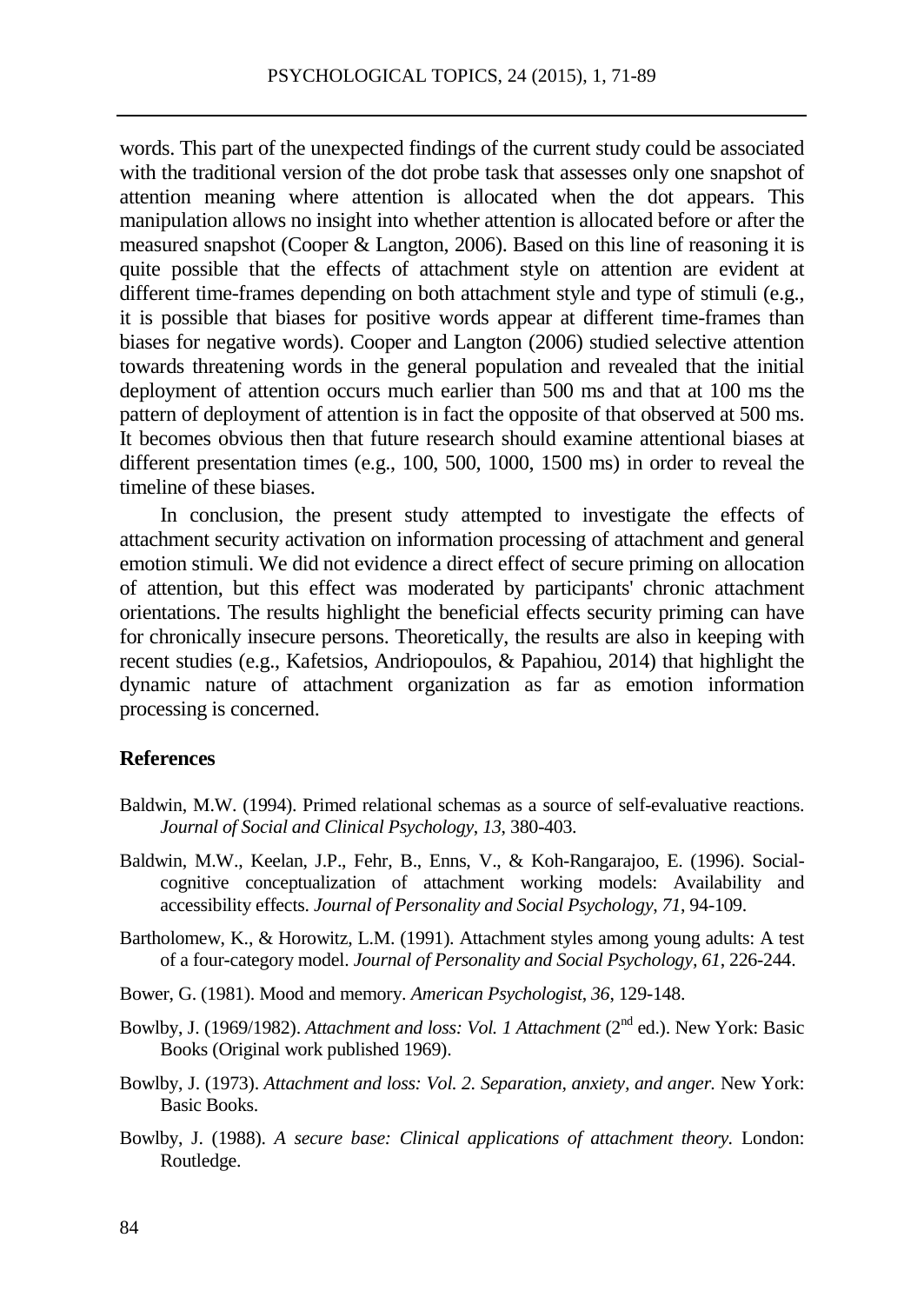- Carnelley, K.B., & Rowe, A.C. (2007). Repeated priming of attachment security influences later views of self and relationships. *Personal Relationships*, *14*, 307-320.
- Carnelley, K.B., & Rowe, A.C. (2010). Priming a sense of security: What goes through people's minds? *Journal of Social and Personal Relationships*, *27*, 253-261.
- Cassidy, J. (1994). Emotion regulation: Influences of attachment relationships. *Monographs of the Society for Research in Child Development*, *59*(2‐3), 228-249.
- Cassidy, J., Shaver, P.R., Mikulincer, M., & Lavy, S. (2009). Experimentally induced security influences responses to psychological pain. *Journal of Social and Clinical Psychology*, *28*(4), 463-478.
- Collins, N.L. (1996). Working models of attachment: Implications for explanation, emotion, and behavior. *Journal of Personality and Social Psychology, 71,* 810-832.
- Collins, A.M., & Loftus, E.F. (1975). A spreading-activation theory of semantic processing. *Psychological Review*, *82*(6), 407-428.
- Cooper, R.M., & Langton, S.R.H. (2006). Attentional bias to angry faces using the dotprobe task? It depends when you look for it. *Behaviour Research and Therapy*, *44*, 1321-1329.
- Dewitte, M., De Houwer, J., Koster, E.H.W., & Buysse, A. (2007). What's in a name? Attachment-related attentional bias. *Emotion, 33,* 535-545.
- Dewitte, M., Koster, E.H.W., De Houwer, J., & Buysse, A. (2007). Attentive processing of threat and adult attachment: A dot-probe study. *Behaviour Research and Therapy, 45*, 1307-1317.
- Dykas, M.J., & Cassidy, J. (2011). Attachment and the processing of social information across the life span: Theory and evidence. *Psychological Bulletin*, *137*(1), 19-46.
- Edelstein, R.S. (2006). Attachment and emotional memory: Investigating the source and extent of avoidant memory deficits. *Emotion*, *6*, 340-345.
- Edelstein, R.S., & Gillath, O. (2008). Avoiding interference: Adult attachment and emotional processing biases. *Personality and Social Psychology Bulletin, 34*, 171-181.
- Forster, K.I., & Forster, J.C. (2003). DMDX: A Windows display program with millisecond accuracy. *Behavior Research Methods, Instruments, & Computers*, *35*(1), 116-124.
- Fraley, R.C., Garner, J.P., & Shaver, P.R. (2000). Adult attachment and the defensive regulation of attention and memory: Examining the role of preemptive and postemptive defensive processes. *Journal of Personality and Social Psychology, 79,* 816-826.
- Fraley, R.C., & Shaver, P.R. (1998). Airport separations: A naturalistic study of adult attachment dynamics in separating couples. *Journal of Personality and Social Psychology*, *75*, 1198-1212.
- Gillath, O., Mikulincer, M., Fitzsimons, G.M., Shaver, P.R., Schachner, D.A., & Bargh, J.A. (2006). Automatic activation of attachment-related goals. *Personality and Social Psychology Bulletin*, *32*(10), 1375-1388.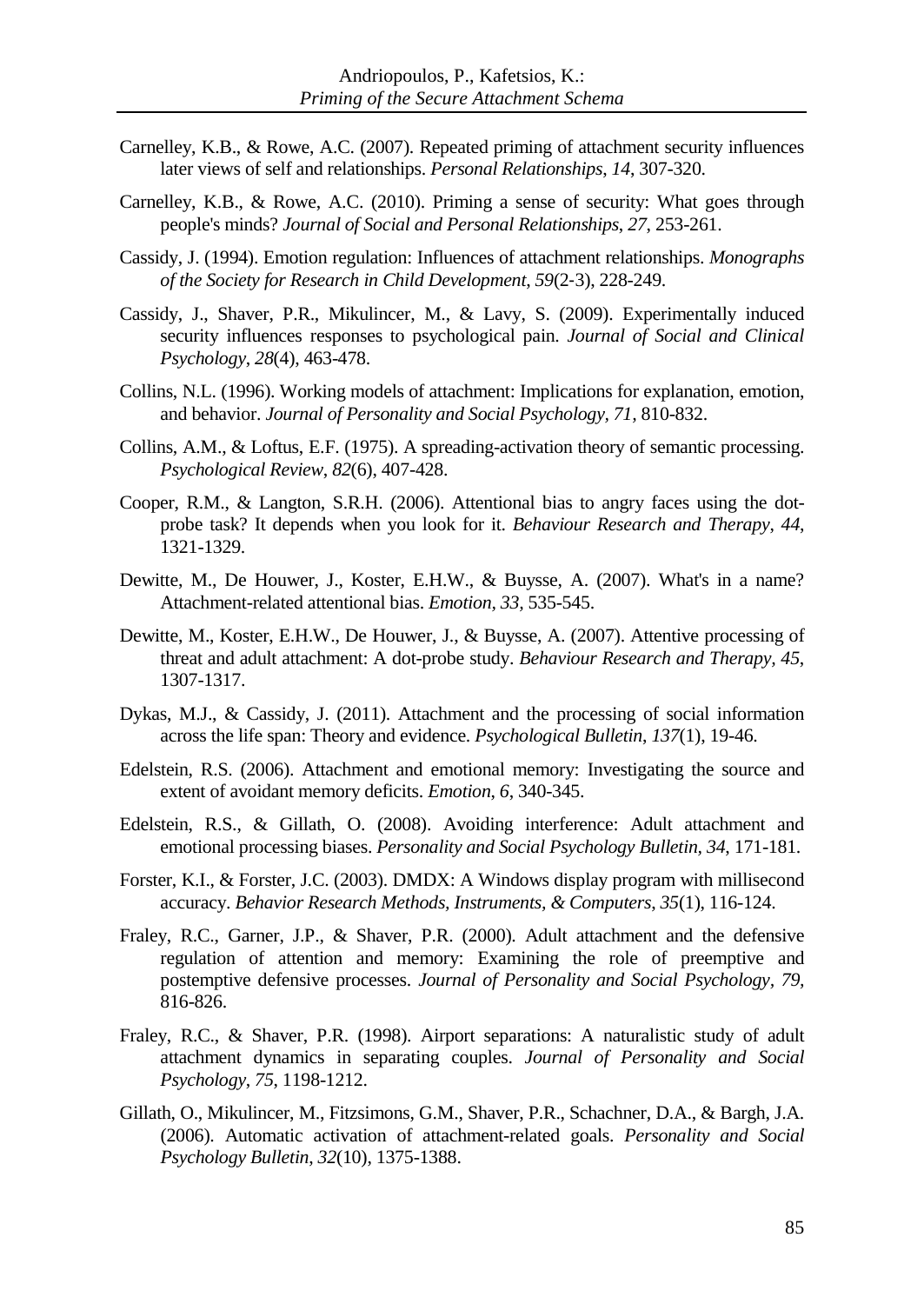- Gillath, O., Selcuk, E., & Shaver, P.R. (2008). Moving toward a secure attachment style: Can repeated security priming help? *Social and Personality Psychology Compass*, *2*(4), 1651-1666.
- Gillath, O., Sesko, A.K., Shaver, P.R., & Chun, D.S. (2010). Attachment, authenticity, and honesty: Dispositional and experimentally induced security can reduce self-and otherdeception. *Journal of Personality and Social Psychology*, *98*(5), 841-855.
- Kafetsios, K., Andriopoulos, P., & Papahiou, A. (2014). Relationship status moderates avoidant attachment differences in positive emotion decoding accuracy. *Personal Relationships, 21,* 191-205.
- MacLeod, C., Mathews, A., & Tata, P. (1986). Attentional bias in emotional disorders. *Journal of Abnormal Psychology*, *95*(1), 15-20.
- Mayer, B., & Merckelbach, H. (1999). Unconscious processes, subliminal stimulation, and anxiety. *Clinical Psychology Review*, *19*(5), 571-590.
- Mikulincer, M. (1997). Adult attachment style and information processing: Individual differences in curiosity and cognitive closure. *Journal of Personality and Social Psychology, 72*, 1217-1230.
- Mikulincer, M., Dolev, T., & Shaver, P.R. (2004). Attachment-related strategies during thought suppression: Ironic rebounds and vulnerable self-representations. *Journal of Personality and Social Psychology*, *87*(6), 940-956.
- Mikulincer, M., & Florian, V. (1998). The relationship between adult attachment styles and emotional and cognitive reactions to stressful events. In J.A. Simpson & W.S. Rholes (Eds.), *Attachment theory and close relationships* (pp. 143-165). New York: Guilford Press.
- Mikulincer, M., Gillath, O., Halevy, V., Avihou, N., Avidan, S., & Eshkoli, N. (2001). Attachment theory and reactions to others' needs: Evidence that activation of the sense of attachment security promotes empathic responses. *Journal of Personality and Social Psychology*, *81*(6), 1205-1224.
- Mikulincer, M., Gillath, O., & Shaver, P.R. (2002). Activation of the attachment system in adulthood: Threat-related primes increase the accessibility of mental representations of attachment figures. *Journal of Personality and Social Psychology, 83,* 881-895.
- Mikulincer, M., Hirschberger, G., Nachmias, O., & Gillath, O. (2001). The affective component of the secure base schema: Affective priming with representations of attachment security. *Journal of Personality and Social Psychology, 81*, 305-321.
- Mikulincer, M., & Shaver, P.R (2001). Attachment theory and intergroup bias: Evidence that priming the secure base schema attenuates negative reactions to out-groups*. Journal of Personality and Social Psychology*, *81*(1), 97-115.
- Mikulincer, M., & Shaver, P.R. (2004). Security-based self-representations in adulthood: Contents and processes. In W.S. Rholes & J.A. Simpson (Eds.), *Adult attachment: Theory, research, and clinical implications* (pp. 159-195). New York: Guilford Press.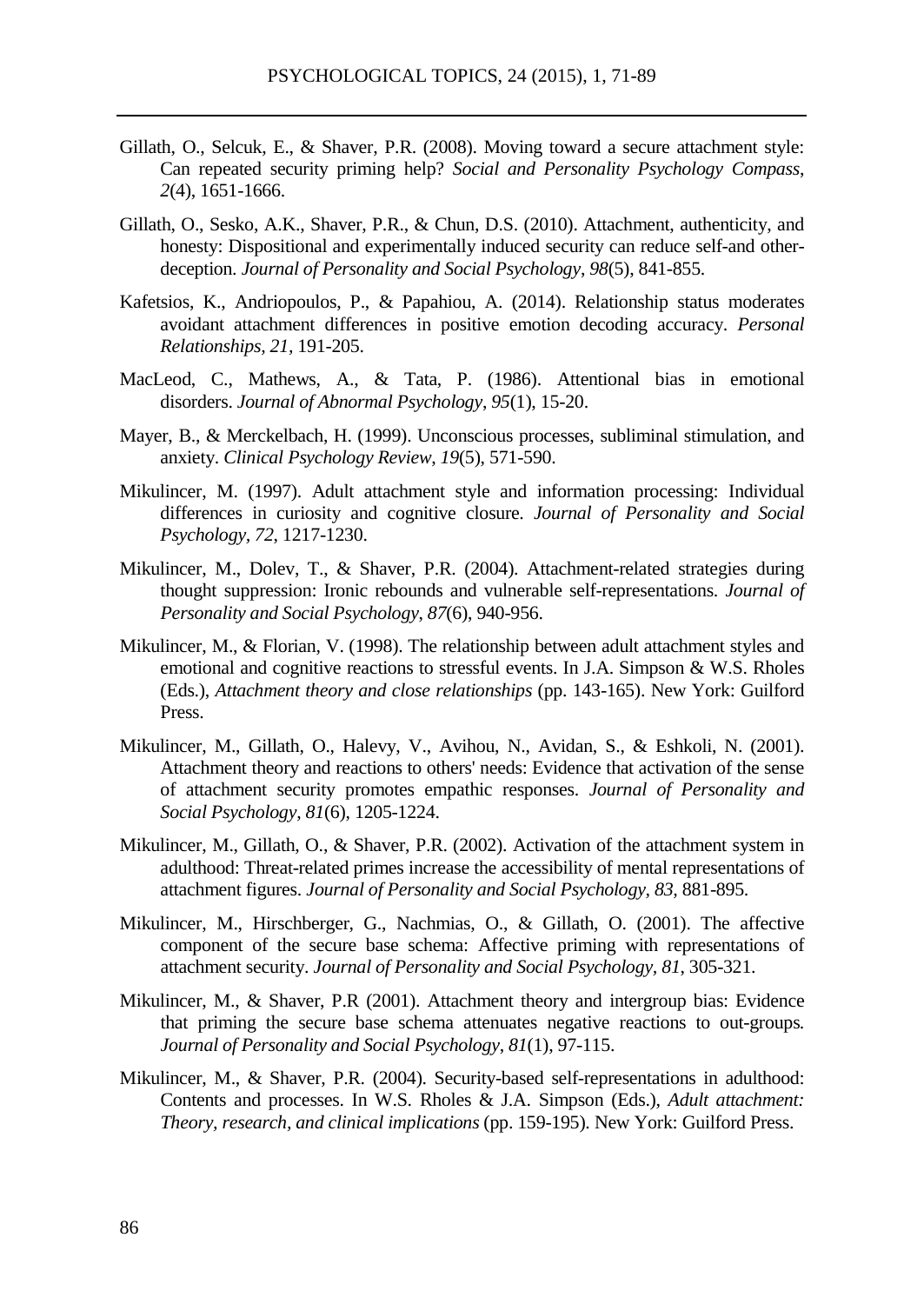- Mikulincer, M., & Shaver, P.R. (2007a). *Attachment in adulthood: Structure, dynamics and change*. New York: The Guilford Press.
- Mikulincer, M., & Shaver, P.R (2007b). Boosting attachment security to promote mental health, prosocial values, and inter-group tolerance. *Psychological Inquiry*, *18*(3), 139- 156.
- Mikulincer, M., Shaver, P.R., Gillath, O., & Nitzberg, R.A. (2005). Attachment, caregiving, and altruism: Boosting attachment security increases compassion and helping. *Journal of Personality and Social Psychology*, *89*(5), 817-837.
- Mikulincer, M., Shaver, P.R., & Rom, E. (2011). The effects of implicit and explicit security priming on creative problem solving. *Cognition and Emotion*, *25*(3), 519-531.
- Mikulincer, M., Shaver, P.R., Sapir-Lavid, Y., & Avihou-Kanza, N. (2009). What's inside the minds of securely and insecurely attached people? The secure-base script and its associations with attachment-style dimensions. *Journal of Personality and Social Psychology*, *97*(4), 615-633.
- Mogg, K., Millar, N., & Bradley, B.P. (2000). Biases in eye movements to threatening facial expressions in generalized anxiety disorder and depressive disorder. *Journal of Abnormal Psychology*, *109*(4), 695-704.
- Pierce, T., & Lydon, J. (1998). Priming relational schemas: Effects of contextually activated and chronically accessible interpersonal expectations on responses to a stressful event. *Journal of Personality and Social Psychology*, *75*, 1441-1448.
- Rowe, A.C., & Carnelley, K.B. (2003). Attachment style differences in the processing of attachment-relevant information: Primed style effects on recall, interpersonal expectations, and affect. *Personal Relationships, 10*, 59-75.
- Rowe, A.C., & Carnelley, K.B. (2005). Preliminary support for the use of a hierarchical mapping technique to examine attachment networks. *Personal Relationships*, *12*(4), 499-519.
- Schoemann, A.M., Gillath, O., & Sesko, A.K. (2012). Regrets, I've had a few: Effects of dispositional and manipulated attachment on regret. *Journal of Social and Personal Relationships*, *29*(6), 795-819.
- Shaver, P.R., Mikulincer, M., Lavy, S., & Cassidy, J. (2009). Understanding and altering hurt feelings: An attachment-theoretical perspective on the generation and regulation of emotions. In A.L. Vangelisti (Ed.), *Feeling hurt in close relationships* (pp. 92-122). New York, NY: Cambridge University Press.
- Spielberger, C.D., Gorsuch, R.L., & Lushene, R.E. (1970). *Manual for the state-trait anxiety inventory.* Palo Alto, Calif.: Consulting Psychologists Press.
- Sroufe, L.A., & Waters, E. (1977). Attachment as an organizational construct. *Child Development*, *48,* 1184-1199.
- Tsagarakis, M., Kafetsios, K., & Stalikas, A. (2007). Reliability and validity of the Greek version of the Revised experiences in close relationships measure of adult attachment. *European Journal of Psychological Assessment, 23*(1), 47-55.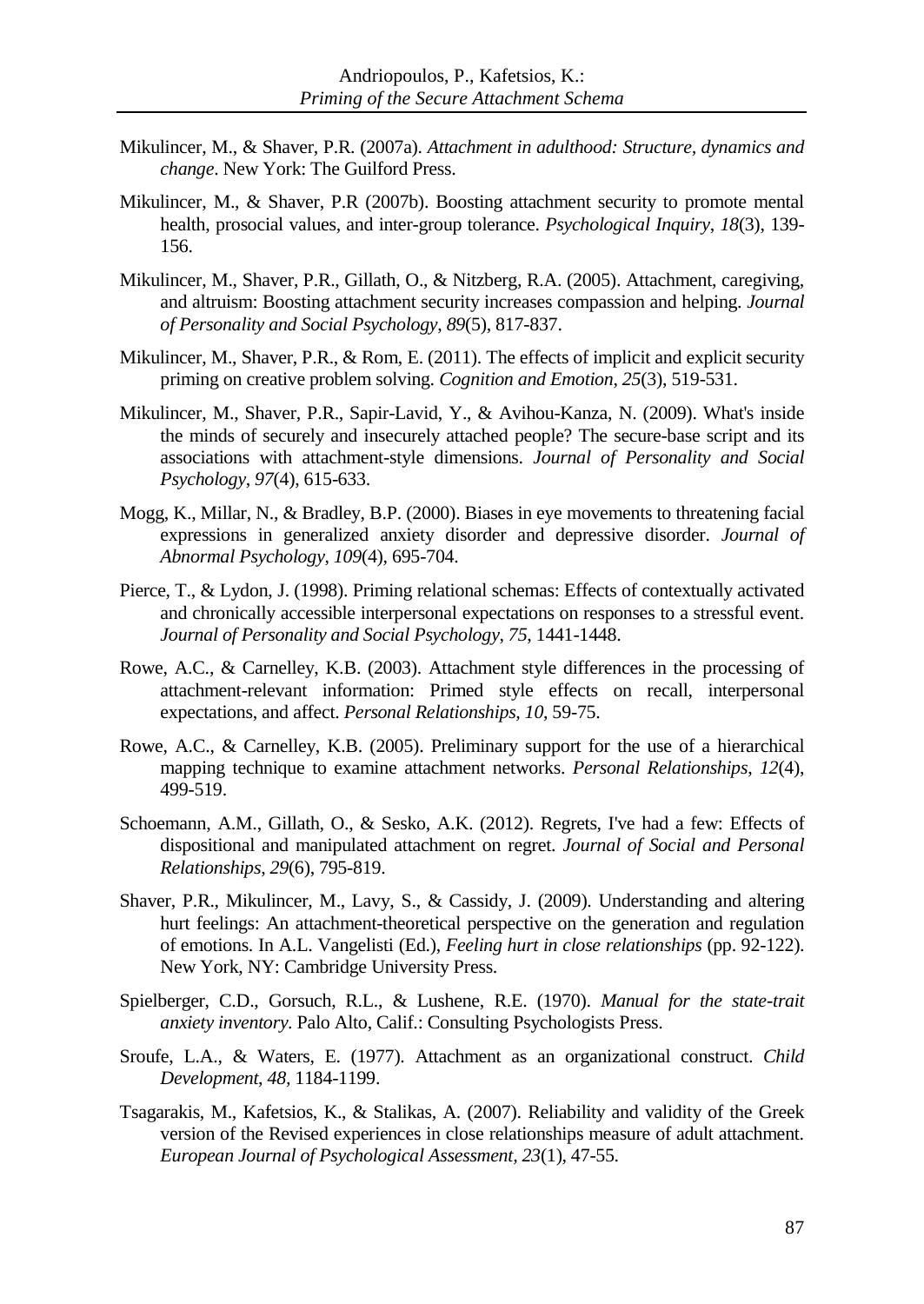- Watson, D., Clark, L.A., & Tellegen, A. (1988). Development and validation of brief measures of positive and negative affect: The PANAS scales. *Journal of Personality and Social Psychology*, *54*(6), 1063-1070.
- Zeijlmans Van Emmichoven, I.A., Van IJzendoorn M.H., de Ruiter, C., & Brosschot, J.F. (2003). Selective processing of threatening information: Effects of attachment representation and anxiety disorder on attention and memory. *Development & Psychopathology, 15*, 219-237.

# **Primado en el esquema del apego seguro: Efectos sobre procesamiento de informaciones emocionales**

#### **Resumen**

Este estudio investiga los efectos de la activación del esquema seguro sobre la atención selectiva con respecto al apego e informaciones emocionales. Setenta y dos participantes fueron repartidos al azar en dos condiciones – primado subliminal de las representaciones mentales de figuras de apego que servían de apoyo (el dibujo de Picasso de la madre con el niño en los brazos y mirándole a los ojos) y una condición no primada y seguida por la aplicación de *dot probe task* que incluía palabras emocionales y aquellas positivas y negativas relacionadas con el apego. Los resultados han mostrado que la activación del primado seguro junto con las orientaciones del apego crónico afectó al procesamiento de la información emocional positiva y negativa que no estaba relacionada con el apego. Los resultados destacan la relación entre el proceso de nivel más alto del sistema de apego (activación del esquema de apego) con la etapa temprana del procesamiento de informaciones (atención selectiva), como ha sido comprobado por *dot probe task*. Los problemas metodológicos se discuten respecto al método de primado usado y las versiones tradicionales de *dot probe task*.

**Palabras claves:** organización del apego en adultos, procesamiento de informaciones, primado seguro

Received: September 29, 2014